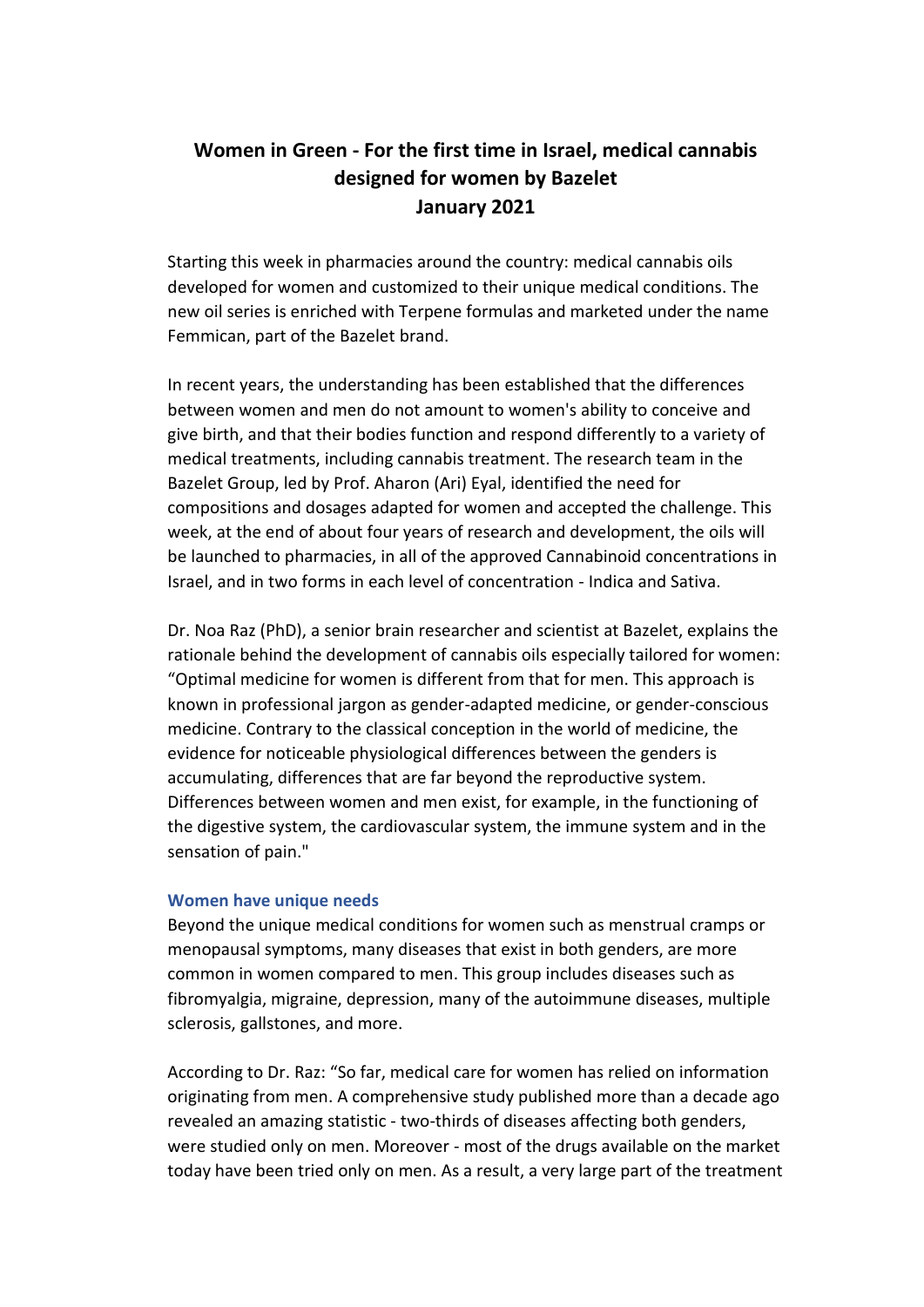for women is based on knowledge acquired through research on men, and with the use of drugs whose efficiency has been proven only on men, assuming that the human gender is insignificant when it comes to medical treatment. It is clear to us today that this assumption is wrong. Indeed, different examples in the world of medicine show that women and men respond differently to the same drug treatment".

## **The effect of cannabis on women**

Studies in humans, says Dr. Raz, as well as in vivo show that the two genders respond differently to cannabis in general, and to THC in particular:"It was found, for example, that females are more sensitive to pain relief, while males are more sensitive to the appetite-stimulating effect. "Men and women also differ in the profile of side effects associated with the use of cannabis".

#### **Endocannabinoid system - gender variability**

A study of the Endocannabinoid system, the internal system in our body that responds to the active ingredients in cannabis, reveals, according to Dr. Raz, noticeable differences between women and men: "Differences between the genders were found, among others, in the distribution and activity of the receptors that react with the cannabinoids. "Gender differences also exist in the metabolism of Cannabinoids, and in particular that of the THC."

#### **How are FEMMICAN products different from other products today?**

Cannabis may provide a solution to a wide range of medical conditions, including various chronic pains, anxiety, sleep disorders, inflammatory diseases, neurodegenerative diseases, and others. Despite the potential, the cannabis products currently on the market are not optimal. Dr. Raz explains that the understanding about the composition of active ingredients suitable for the treatment of various diseases and symptoms is being developed, but is still far from complete: "Today we know quite a bit about the therapeutic properties of THC and CBD, the two main active ingredients in cannabis. However, many studies have confirmed that the expression of these two Cannabinoids depends on the other substances present in the plant - Terpenes. An influence known as the 'Entourage Effect'".

The Terpenes, whose patients' awareness of their existence has increased recently, are aromatic substances that are naturally found in cannabis. Beyond the taste and smell properties, Terpenes have therapeutic effects in a wide range of physiological systems, for example - the benefit of dealing with anxiety, depression and sleep disorders, pain relief, and treatment of inflammation. Dr. Raz emphasizes that in addition to the properties and direct effects of Terpenes, Terpenes also affect the response of Cannabinoids in receptors and alter the pharmacological expression of cannabis, and take part in characterizing the strain as sativa or indica.